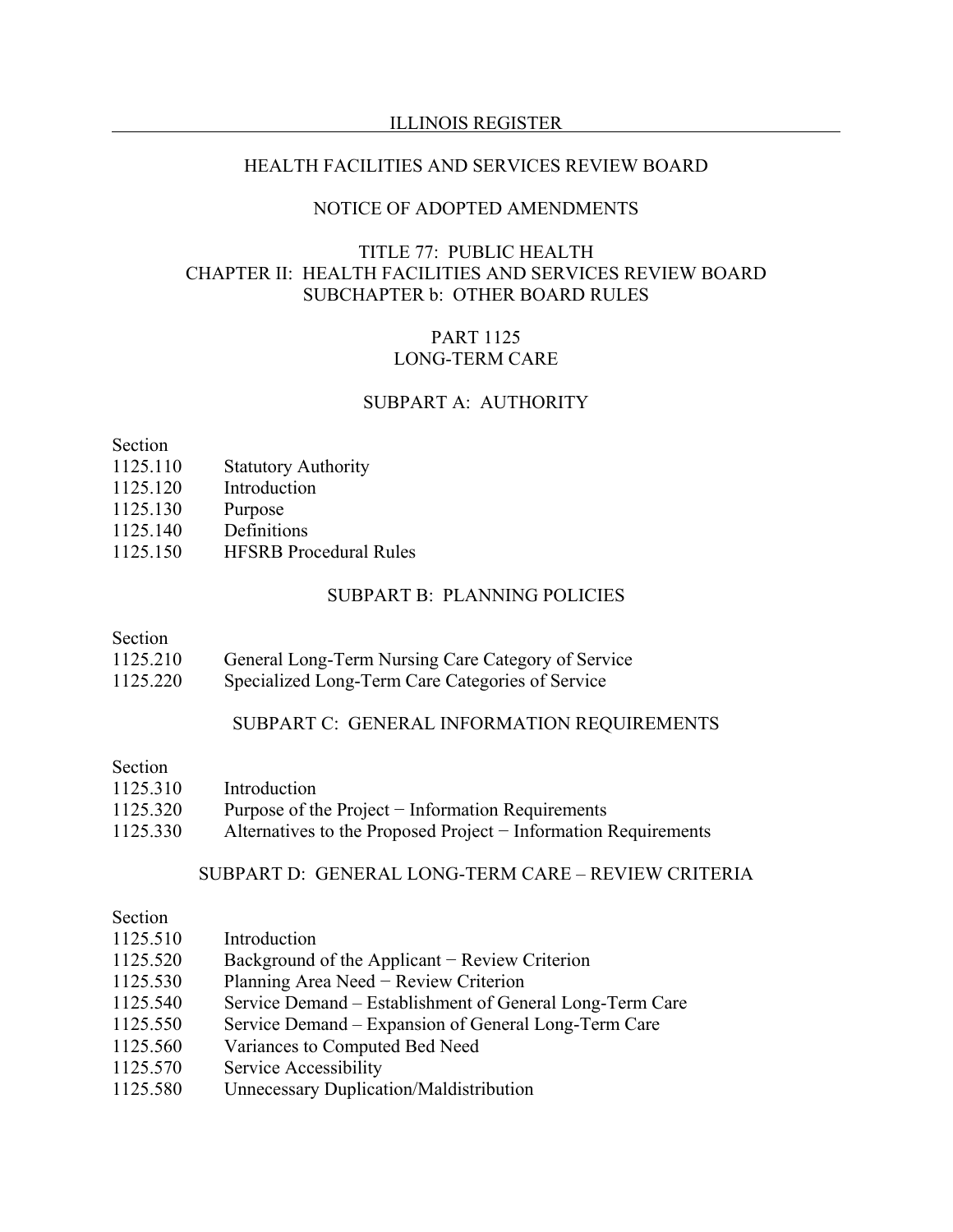## ILLINOIS REGISTER

## HEALTH FACILITIES AND SERVICES REVIEW BOARD

## NOTICE OF ADOPTED AMENDMENTS

- 1125.590 Staffing Availability
- 1125.600 Bed Capacity
- 1125.610 Community Related Functions
- 1125.620 Project Size − Review Criterion
- 1125.630 Zoning
- 1125.640 Assurances
- 1125.650 Modernization

## SUBPART E: SPECIALIZED LONG-TERM CARE – REVIEW CRITERIA

## Section

| 1125.710 | Introduction                                 |
|----------|----------------------------------------------|
| 1125.720 | Specialized Long-Term Care – Review Criteria |

# SUBPART F: FINANCIAL AND ECONOMIC FEASIBILITY – REVIEW CRITERIA

### Section

1125.800 Estimated Total Project Cost

1125.APPENDIX A Project Size Standards – Square Footage and Utilization 1125.APPENDIX B Financial and Economic Review Standards

AUTHORITY: Authorized by Section 12 of and implementing the Illinois Health Facilities Planning Act [20 ILCS 3960].

SOURCE: Adopted at 35 Ill. Reg. 17019, effective, October 7, 2011; amended at 42 Ill. Reg.  $\phi$ , effective  $\phi$ .

# SUBPART A: AUTHORITY

### **Section 1125.110 Statutory Authority**

- a) This Part is promulgated by authority granted to the Illinois Health Facilities and Services Review Board under the Illinois Health Facilities Planning Act [20 ILCS 3960].
- b) After the effective date of this Part, all applications in the review process and all projects for which permits or exemptions have been issued, but have not yet been completed, shall be subject to this Part.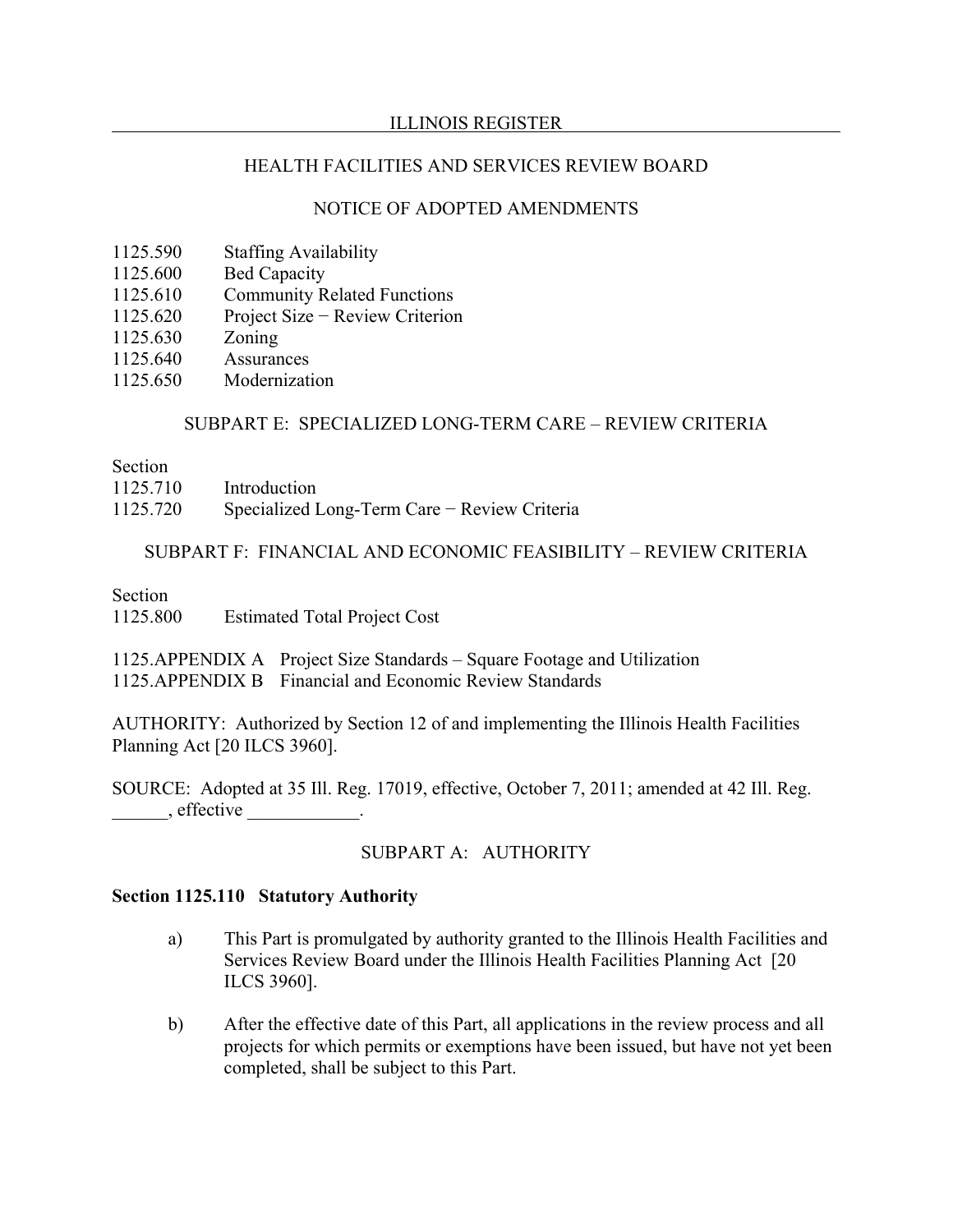## NOTICE OF ADOPTED AMENDMENTS

- c) The HFSRB rules in effect on the date of alleged violation of the Act or rules shall be applicable concerning all considerations and issues of compliance with HFSRB requirements.
- d) Advisory Subcommittee
	- 1) The Long-term Care Facility Advisory Subcommittee is created by the Act to:
		- A) *Develop and recommend to the Board a separate set of rules and guidelines for long-term care that recognizes that nursing homes are a different business line and service model from other regulated facilities;* and
		- B) *Provide continuous review and commentary on policies and procedures relative to long-term care and the review of related projects.*
	- 2) *The Subcommittee shall be provided a reasonable and timely opportunity to review and comment on any review, revision, or updating of the criteria, standards, procedures, and rules used to evaluate project applications as provided under Section 12.3 of the Act prior to approval by the Board and promulgation of related rules.*
	- 3) *The Subcommittee shall evaluate, and make recommendations to the State Board regarding, the buying, selling, and exchange of beds between longterm care facilities within a specified geographic area or drive time.* [20 ILCS 3960/12(15)]

(Source: Amended at 42 Ill. Reg. effective )

SUBPART B: PLANNING POLICIES

### **Section 1125.210 General Long-Term Nursing Care Category of Service**

a) Planning Areas The 95 general long-term nursing care planning areas are located within the 11 Health Services Areas (HSAs).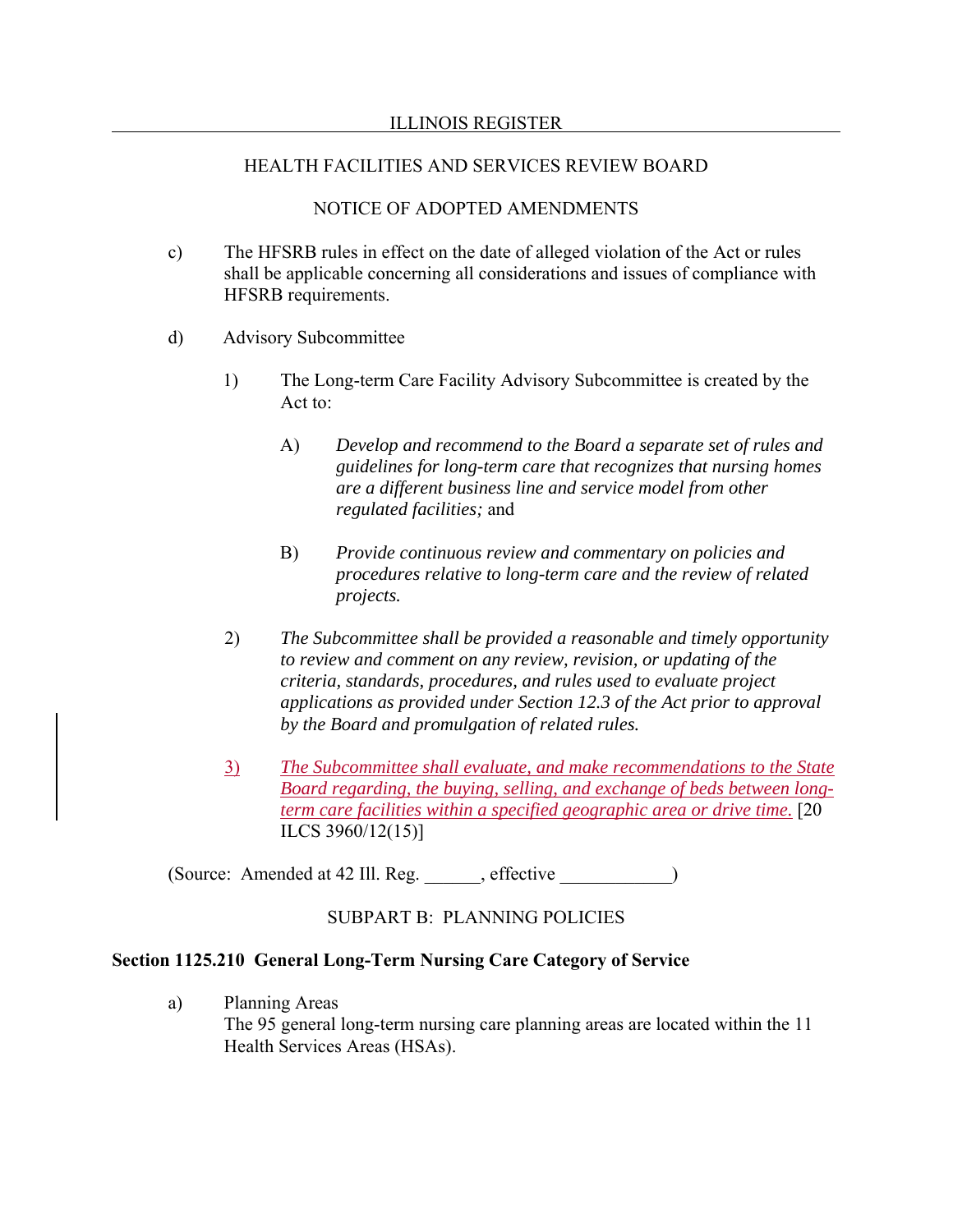# NOTICE OF ADOPTED AMENDMENTS

- 1) HSA 1: Planning areas are Boone, Carroll, DeKalb, Jo Daviess, Lee, Ogle, Stephenson, Whiteside and Winnebago Counties.
- 2) HSA 2: Planning areas are Bureau/Putnam, Henderson/Warren, Marshall/Stark, Fulton, Knox, LaSalle, McDonough, Peoria, Tazewell and Woodford Counties.
- 3) HSA 3: Planning areas are Brown/Schuyler, Calhoun/Pike, Morgan/Scott, Adams, Cass, Christian, Greene, Hancock, Jersey, Logan, Macoupin, Mason, Menard, Montgomery and Sangamon Counties.
- 4) HSA 4: Planning areas are Coles/Cumberland, Champaign, Clark, DeWitt, Douglas, Edgar, Ford, Iroquois, Livingston, McLean, Macon, Moultrie, Piatt, Shelby and Vermilion Counties.
- 5) HSA 5: Planning areas are Alexander/Pulaski, Edwards/Wabash, Gallatin/Hamilton/Saline, Johnson/Massac, Hardin/Pope, Bond, Clay, Crawford, Effingham, Fayette, Franklin, Jackson, Jasper, Jefferson, Lawrence, Marion, Perry, Randolph, Richland, Union, Washington, Wayne, White and Williamson Counties.
- 6) HSA 6: Planning Areas
	- A) 6A: City of Chicago Community Areas Rogers Park, West Ridge, Uptown, Lincoln Square, Edgewater, Edison Park, Norwood Park, Jefferson Park, Forest Glen, North Park, Albany Park, Portage Park, Irving Park and Avondale.
	- B) 6B: City of Chicago Community Areas North Center, Lakeview, Lincoln Park, Near North Side, Loop, Logan Square, West Town, Near West Side, Lower West Side, West Garfield Park, East Garfield Park, North Lawndale, South Lawndale, O'Hare, Dunning, Montclare, Belmont Cragin, Hermosa, Humboldt Park and Austin.
	- C) 6C: City of Chicago Community Areas Near North Side, Armour Square, Douglas, Oakland, Fuller Park, Grand Boulevard, Kenwood, Washington Park, Hyde Park, Woodlawn, South Shore, Chatham, Avalon Park, South Chicago, Burnside, Calumet Heights, Roseland, Pullman, South Deering, East Side, West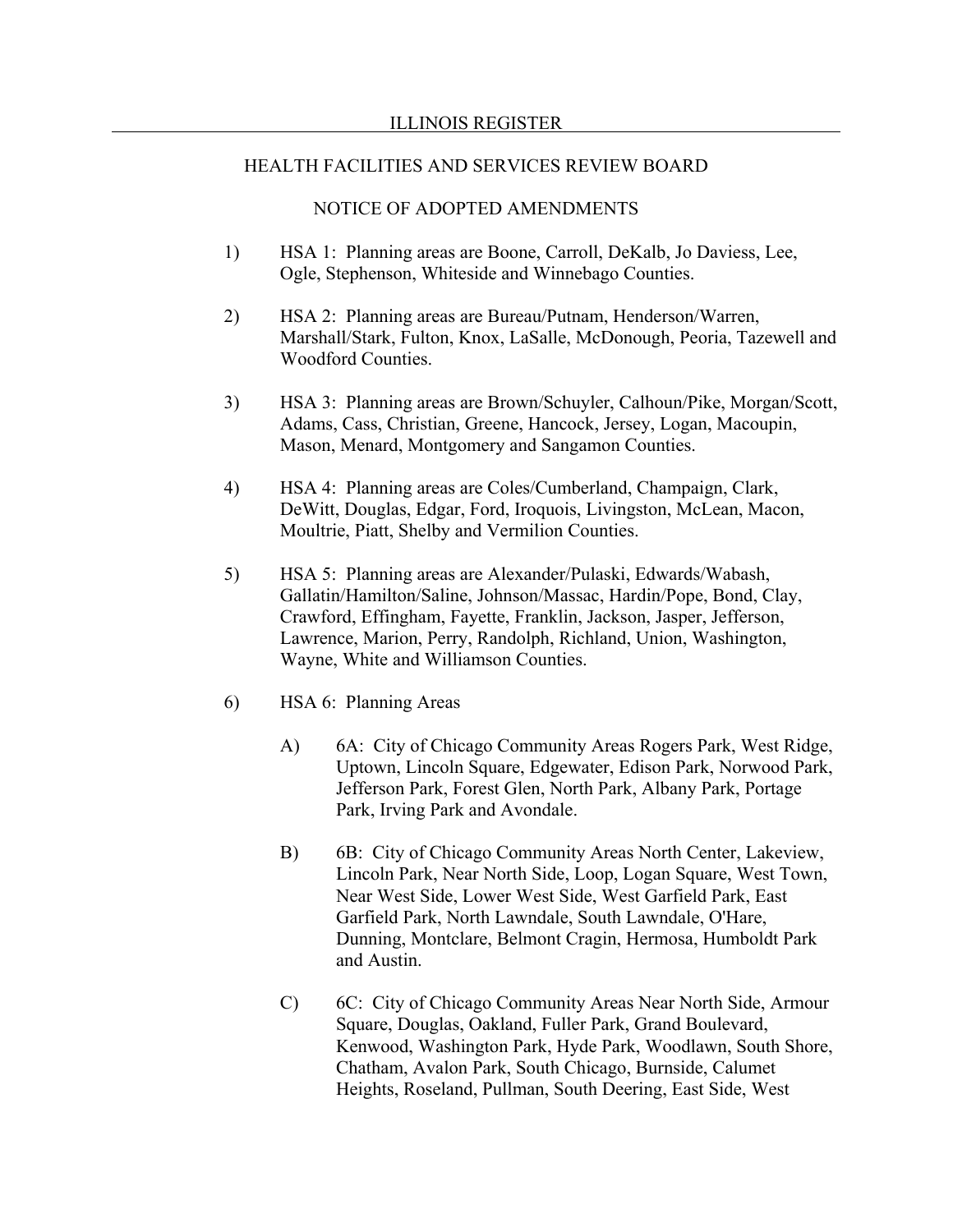#### NOTICE OF ADOPTED AMENDMENTS

Pullman, Riverdale, Hegewisch, Garfield Ridge, Archer Heights, Brighton Park, McKinley Park, Bridgeport, New City, West Elson, Gage Park, Clearing, West Lawn, Chicago Lawn, West Englewood, Englewood, Greater Grand Crossing, Ashburn, Auburn Gresham, Beverly, Washington Heights, Mount Greenwood and Morgan Park.

- 7) HSA 7: Planning Areas
	- A) 7A: Cook County Townships of Barrington, Palatine, Wheeling, Hanover, Schaumburg and Elk Grove.
	- B) 7B: Cook County Townships of Northfield, New Trier, Evanston, Niles and Maine.
	- C) 7C: DuPage County.
	- D) 7D: Cook County Townships of Norwood Park, Leyden, Proviso, River Forest, Oak Park, Riverside, Berwyn and Cicero.
	- E) 7E: Cook County Townships of Lyons, Lemont, Palos, Orland, Stickney, Worth, Calumet, Bremen, Thornton, Rich and Bloom.
- 8) HSA 8: Planning areas are Kane, Lake and McHenry Counties.
- 9) HSA 9: Planning areas are Grundy, Kankakee, Kendall and Will Counties.
- 10) HSA 10: Planning areas are Henry, Mercer and Rock Island Counties.
- 11) HSA 11: Planning areas are Clinton, Madison, Monroe and St. Clair Counties.
- b) Age Groups For general long-term nursing care, age groups of 0-64, 65-74, and 75 and over.
- c) Utilization Target Facilities providing a general long-term nursing care service should operate those beds at a minimum annual average occupancy of 90% or higher.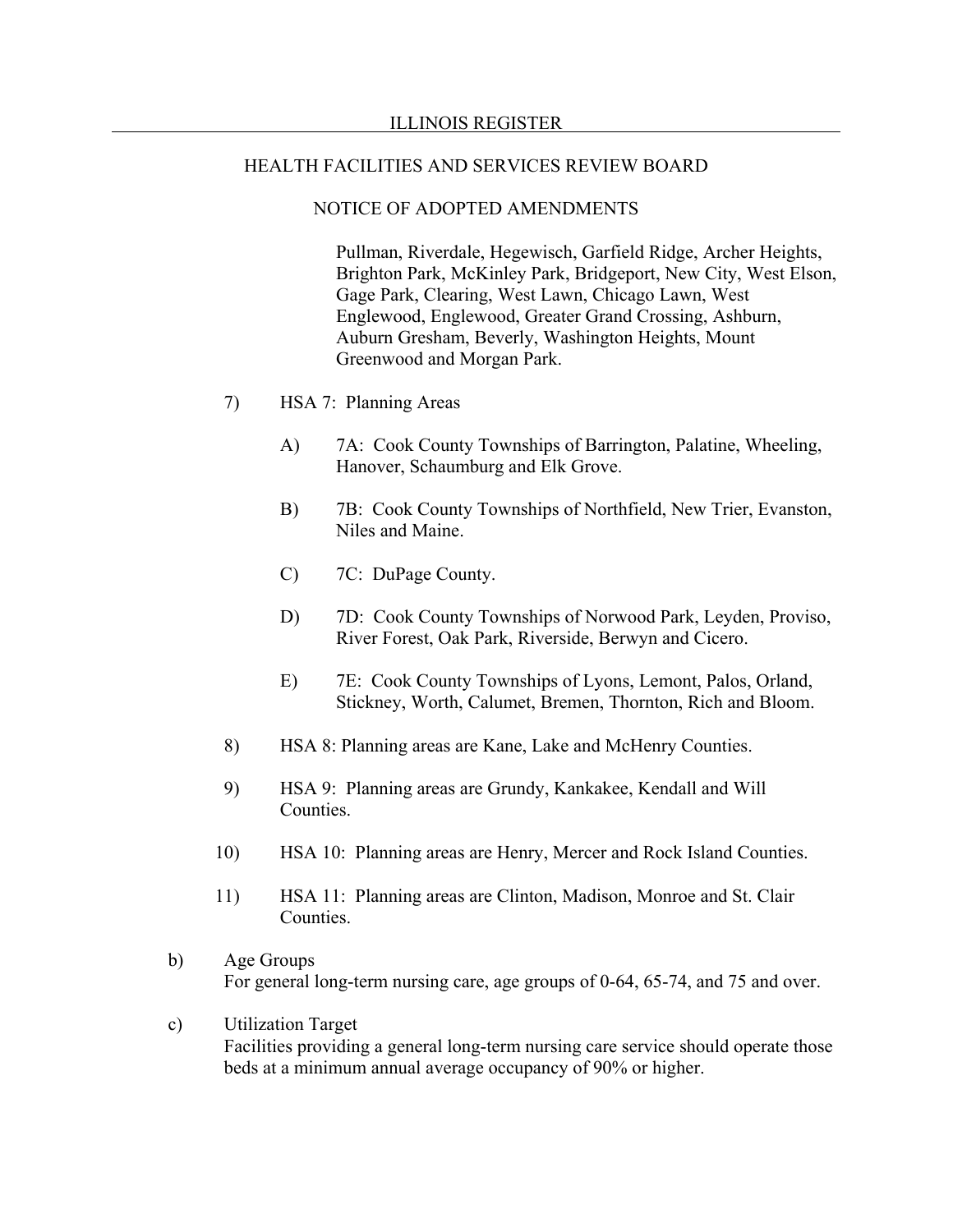# NOTICE OF ADOPTED AMENDMENTS

### d) Bed Capacity

General long-term nursing care bed capacity is the licensed capacity for facilities subject to the Nursing Home Care Act and the total number of LTC beds for a facility as determined in the HFSRB Inventory for facilities not subject to the Nursing Home Care Act.

#### e) Need Determination

The following methodology is utilized to determine the projected number of nursing care beds needed in a planning area:

- 1) Establish minimum and maximum planning area use rates for the 0-64, the 65-74, and the 75 and over age groups as follows:
	- A) Divide the HSA's base year experienced nursing care patient days for each age group by the base year population estimate for each age group to determine the HSA experienced use rate for each age group;
	- B) the minimum planning area use rate for each age group is 60% of the HSA experienced use rate for each age group, and the maximum planning area use rate for each age group is 160% of the HSA experienced use rate for each age group;
- 2) Divide the planning area's base year experienced nursing care patient days for each age group by the base year population estimate for each group to determine the planning area experienced use rate for each age group;
- 3) Determine the planning area's population projection, which is 510 years from the base year; the use rate for each age group is as follows:
	- A) If the experienced use rate for an age group is below the minimum use rate, the minimum use rate is the projected use rate for that age group;
	- B) If the experienced use rate for an age group is above the maximum use rate, the maximum use rate is the projected use rate for that age group;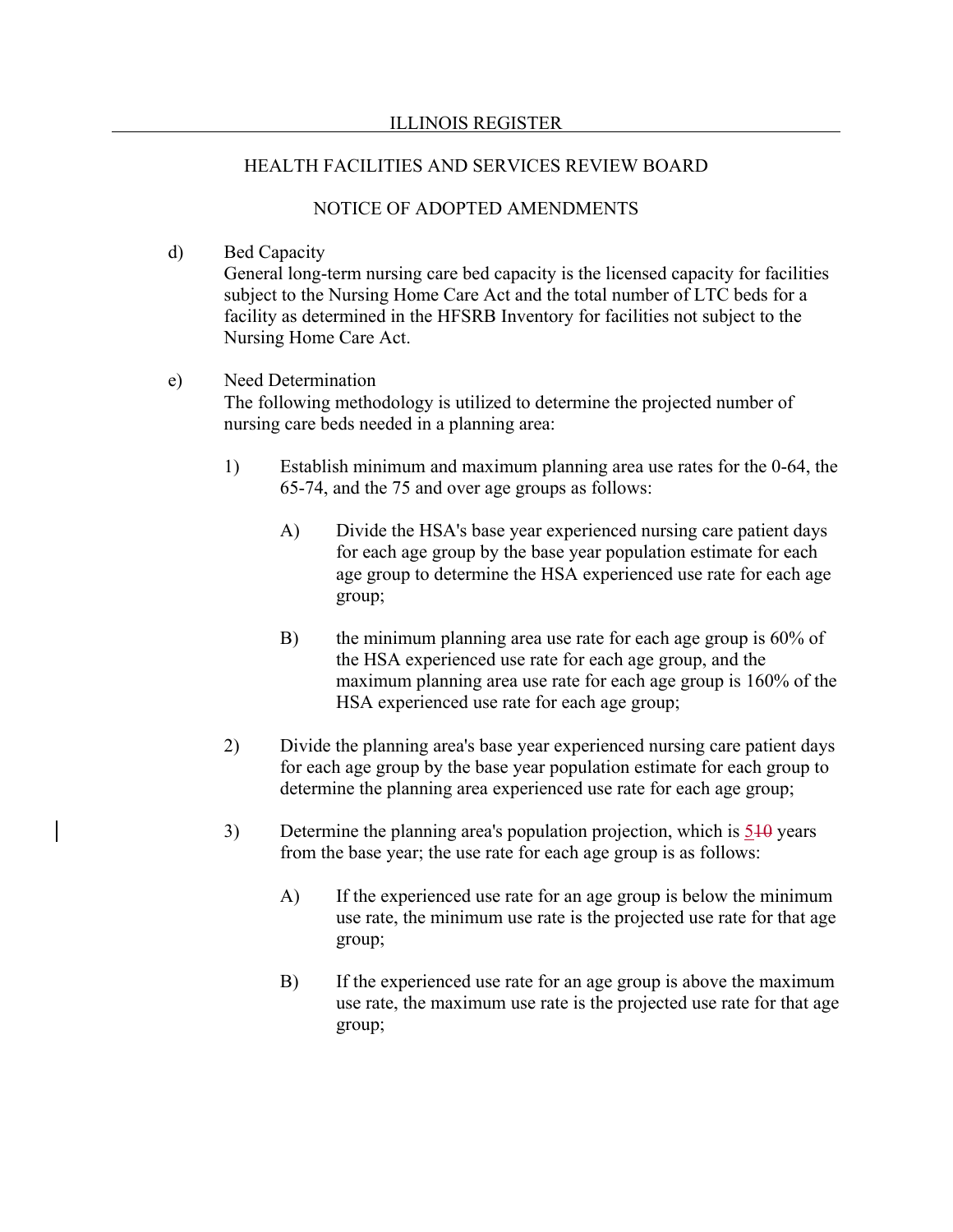## NOTICE OF ADOPTED AMENDMENTS

- C) If the experienced use rate for an age group is above the minimum use rate and below the maximum use rate, the experienced use rate for the age group is the projected use rate for that age group;
- 4) Multiply each age group's projected use rate times the projected population for the age group to determine the projected patient days for each age group;
- 5) Total the projected patient days for the age groups to determine the planning area's total projected patient days;
- 6) Divide the planning area's total projected patient days by the number of days in the projected year to obtain the projected average daily census;
- 7) Divide the projected average daily census by .90 (90% occupancy factor) to obtain the projected planning area bed need;
- 8) Subtract the number of existing beds in the planning area from the projected planning area bed need to determine the projected number of excess (surplus) beds or the projected need for additional (deficit) beds in an area.

(Source: Amended at 42 Ill. Reg. effective

SUBPART D: GENERAL LONG-TERM CARE – REVIEW CRITERIA

# **Section 1125.520 Background of the Applicant – Review Criterion**

All applicants shall comply with the requirements of this Section, as follows:

a) An applicant must demonstrate that it is fit, willing and able, and *has the qualifications, background and character, to adequately provide a proper standard of* LTC *service for the community*. [20 ILCS 3960/6] In evaluating the qualifications, background and character of the applicant, HFSRB shall consider whether adverse actions have action has been taken against the applicant, or against any LTC facility owned or operated by the applicant, directly or indirectly, within three years preceding the filing of the application. An LTC facility is considered "owned or operated" by every person or entity that owns, directly or indirectly, an ownership interest. If any person or entity owns any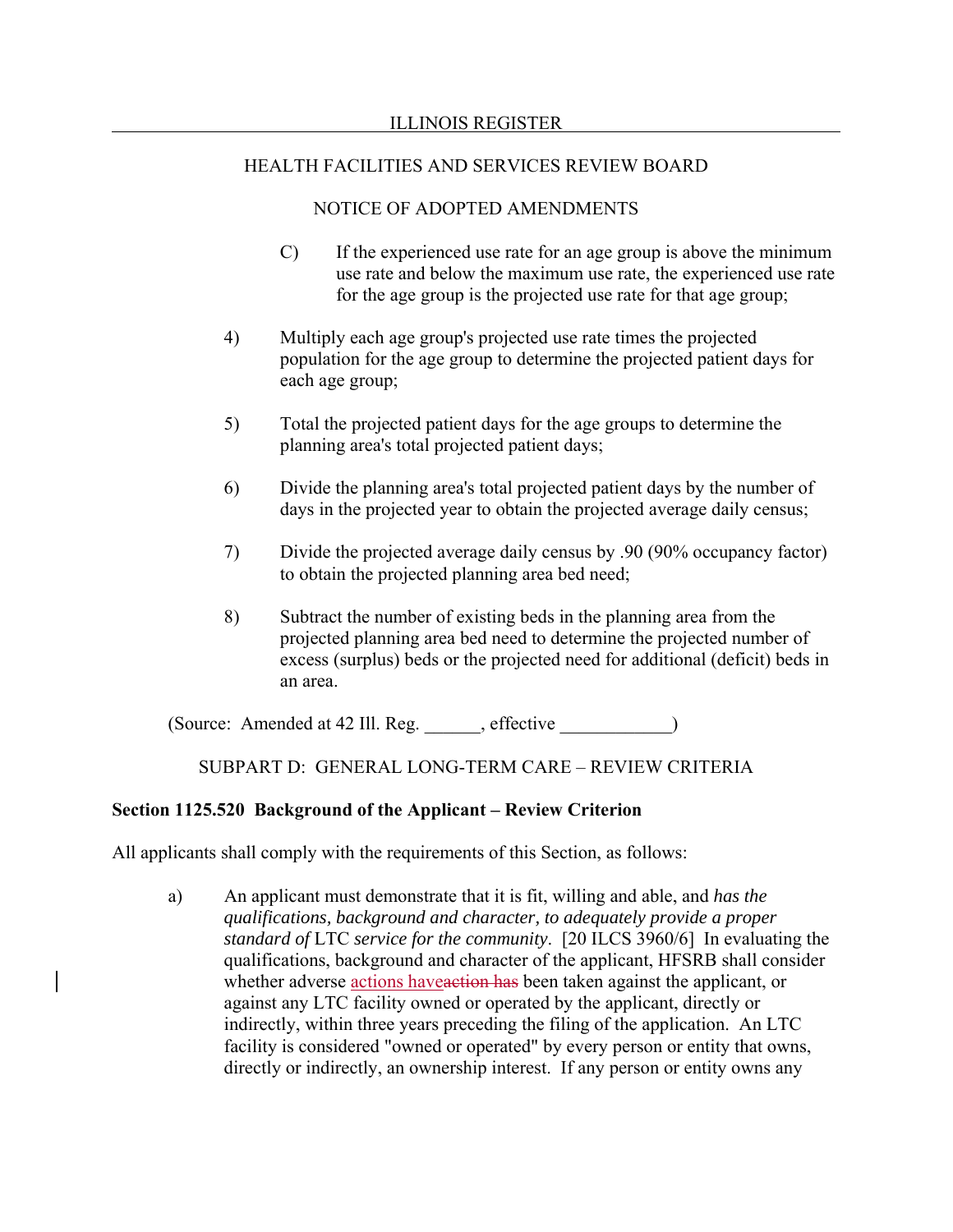## NOTICE OF ADOPTED AMENDMENTS

option to acquire stock, the stock shall be considered to be owned by that person or entity. (See Section 1125.140 for the definition of "adverse action".)

- b) Examples of Facilities Owned or Operated by an Applicant
	- 1) The applicant, Partnership ABC, owns 60% of the shares of Corporation XYZ that manages the Good Care Nursing Home under a management agreement. The applicant, Partnership ABC, owns or operates Good Care Nursing Home.
	- 2) The applicant, Healthy LTC, a corporation, is a subsidiary of Universal Health, the parent corporation of Healthcenter Services, its wholly-owned subsidiary. The applicant, Healthy LTC, owns and operates Healthcenter Services.
	- 3) Dr. Wellcare is the applicant. His wife is the director of a corporation that owns an LTC. The applicant, Dr. Wellcare, owns or operates the LTC.
	- 4) Drs. Faith, Hope and Charity own 40%, 35% and 10%, respectively, of the shares of Healthfair, Inc., a corporation, which is the applicant. Dr. Charity owns 45% and Drs. Well and Care each own 25% of the shares of XYZ Nursing Home, Inc. The applicant, Healthfair, Inc., owns and operates XYZ Nursing Home, Inc.
- c) The applicant shall submit the following information:
	- 1) A listing of all LTC facilities currently owned and/or operated by the applicant, including licensing, certification and accreditation identification numbers, as applicable;
	- 2) A certified listing from the applicant of any adverse action taken against any facility owned and/or operated by the applicant during the three years prior to the filing of the application; and
	- 3) Authorization permitting HFSRB and IDPH access to any documents necessary to verify the information submitted, including, but not limited to: official records of IDPH or other State agencies; the licensing or certification records of other states, when applicable; and the records of nationally recognized accreditation organizations. Failure to provide the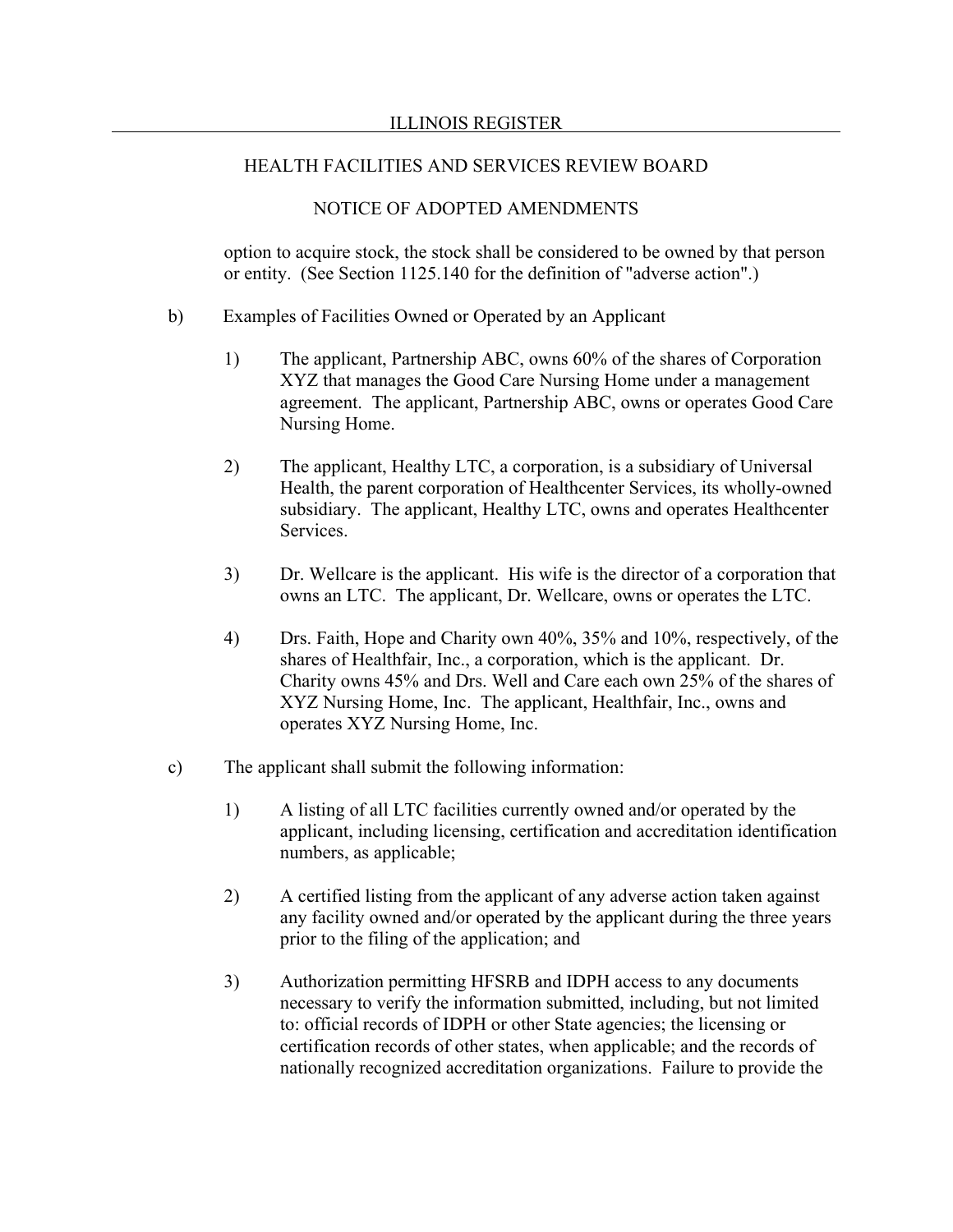# NOTICE OF ADOPTED AMENDMENTS

authorization shall constitute an abandonment or withdrawal of the application without any further action by HFSRB.

d) If, during a given calendar year, an applicant submits more than one application for permit, the documentation provided with the prior applications may be utilized to fulfill the information requirements of this Section. In these instances, the applicant shall attest that the information has been previously provided, cite the project number of the prior application, and certify that no changes have occurred regarding the information that has been previously provided. The applicant is able to submit amendments to previously submitted information, as needed to update and/or clarify data.

(Source: Amended at 42 Ill. Reg. \_\_\_\_\_\_, effective \_\_\_\_\_\_\_\_\_\_\_\_)

# **Section 1125.570 Service Accessibility**

The number of beds being established or added for each category of service is necessary to improve access for planning area residents.

- a) Service Restrictions The applicant shall document that at least one of the following factors exists in the planning area, as applicable:
	- 1) The absence of the proposed service within the planning area;
	- 2) Access limitations due to payor status of patients/residents, including, but not limited to, individuals with LTC coverage through Medicare, Medicaid, managed care or charity care;
	- 3) Restrictive admission policies of existing providers;
	- 4) The area population and existing care system exhibit indicators of medical care problems, such as an average family income level below the State average poverty level, or designation by the Secretary of Health and Human Services as a Health Professional Shortage Area, a Medically Underserved Area, or a Medically Underserved Population;
	- 5) For purposes of this Section 1125.570 only, all services within the established radii outlined in 77 Ill. Adm. Code 1100.510(d)the 45-minute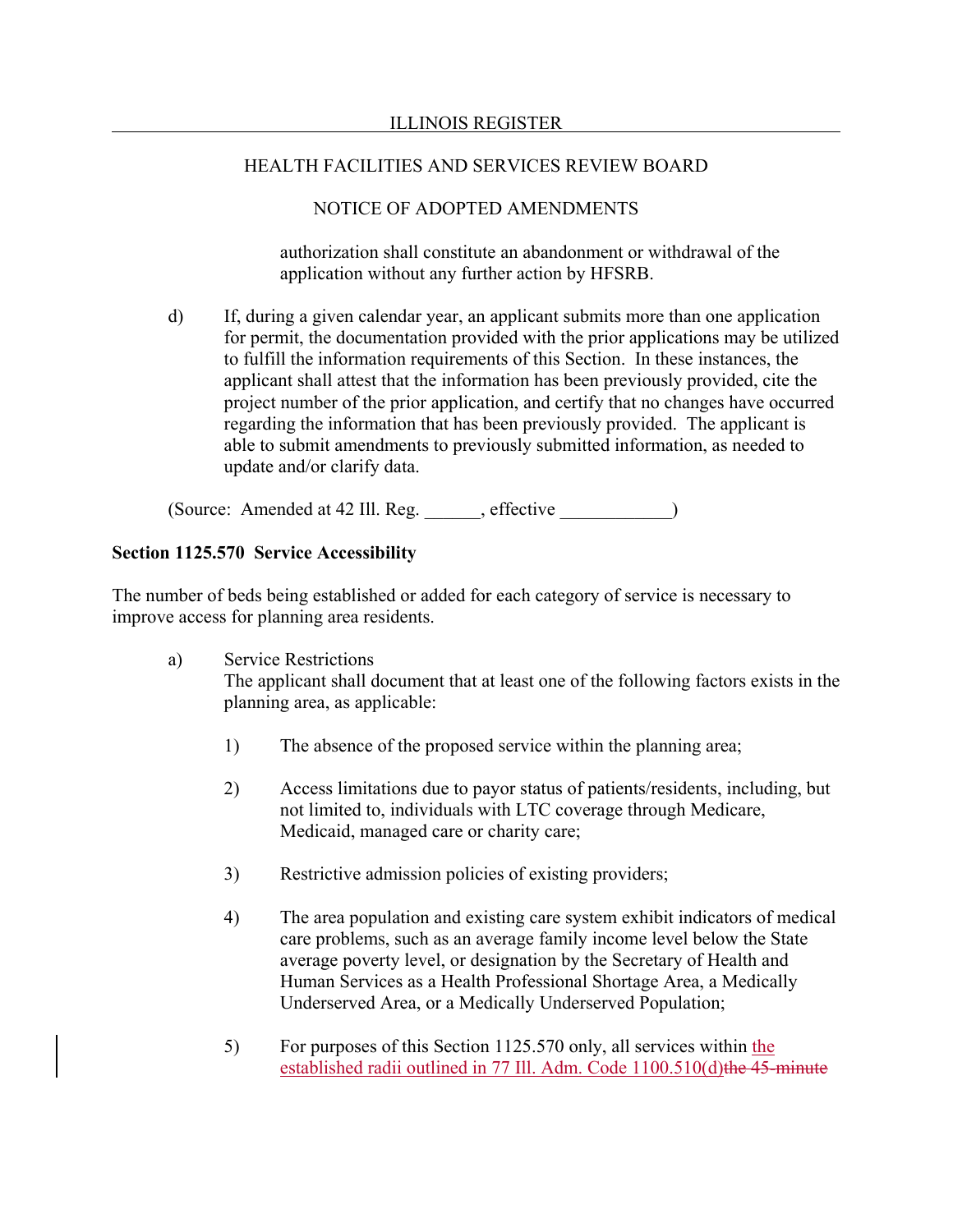# NOTICE OF ADOPTED AMENDMENTS

normal travel time meet or exceed the occupancy standard specified in Section 1125.210(c).

## b) Supporting Documentation

The applicant shall provide the following documentation, as applicable, concerning existing restrictions to service access:

- 1) The location and utilization of other planning area service providers;
- 2) Patient/resident location information by zip code;
- 3) Independent time-travel studies;
- 4) Certification of a waiting list;
- 5) Admission restrictions that exist in area providers;
- 6) An assessment of area population characteristics that document that access problems exist;
- 7) Most recently published IDPH Long Term Care Facilities Inventory and Data (see www.hfsrb.illinois.gov).

(Source: Amended at 42 Ill. Reg. \_\_\_\_\_\_, effective \_\_\_\_\_\_\_\_\_\_\_\_)

# **Section 1125.580 Unnecessary Duplication/Maldistribution**

- a) The applicant shall document that the project will not result in an unnecessary duplication. The applicant shall provide the following information:
	- 1) A list of all zip code areas that are located, in total or in part, within the established radii outlined in 77 Ill. Adm. Code 1100.510(d)30 minutes normal travel time of the project's site;
	- 2) The total population of the identified zip code areas (based upon the most recent population numbers available for the State of Illinois); and
	- 3) The names and locations of all existing or approved LTC facilities located within the established radii outlined in 77 Ill. Adm. Code 1100.510(d) of